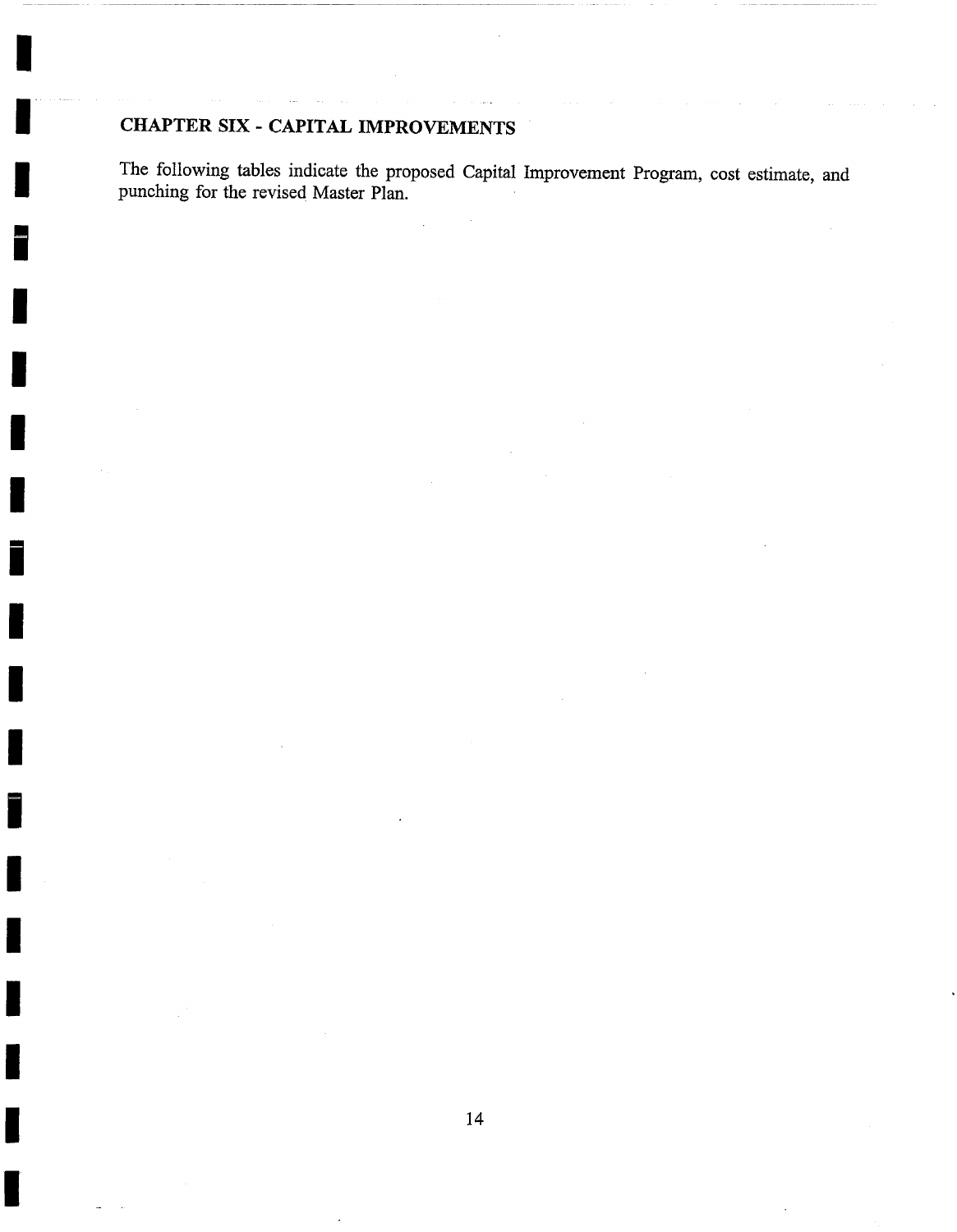### FIGURE 6-A

ESTIMATED COST SUMMARY & SCHEDULES

STAGE-1 (1994-1997)

### PHASE I- 1994

**!** 

**I** 

**I** 

Per Alternative 3 estimate of 9/30/94 - New Treatment Plant, Lake, Campground, Dike and 3,000-foot Runway (paved).

|                                                                                                                                                      |       | <b>TOTAL</b>                                                          |
|------------------------------------------------------------------------------------------------------------------------------------------------------|-------|-----------------------------------------------------------------------|
| <b>WASTEWATER TREATMENT PLANT</b>                                                                                                                    |       |                                                                       |
| Aeromod Extended Aeration WWTP<br>* Closure of WW Ponds 1,2 & 3<br>Permits<br><b>Engineering Fees</b>                                                |       | \$1,468,000<br>\$311,900<br>\$14,500<br>\$328,788                     |
|                                                                                                                                                      | Total | \$2,123,188                                                           |
| LAKE AND CAMPGROUND                                                                                                                                  |       |                                                                       |
| <b>Clearing and Grubbing</b><br>Debris Removal From Campground<br>Repair Access Road<br>Lake Repair<br>* Abandon/New Well<br><b>Engineering Fees</b> |       | \$40,000<br>\$15,680<br>\$49,675<br>\$304,800<br>\$27,050<br>\$74,305 |
| <b>AIRPORT</b>                                                                                                                                       | Total | \$511,510                                                             |
| * Clearing and Grubbing<br>* Excavation and Embankment<br>* Runway Reconstruction (3,000')<br>* Engineering Fees                                     | Total | \$50,000<br>\$262,000<br>\$312,250<br>\$91,139<br>\$715,389           |
| <b>FLOOD PROTECTION</b>                                                                                                                              |       |                                                                       |
| * Clearing and Grubbing<br>* Flood Protection Dike<br>* Land Acquisition<br>* Engineering Fees                                                       |       | \$45,000<br>\$3,043,300<br>\$20,000<br>\$432,659                      |
|                                                                                                                                                      | Total | \$3,540,959                                                           |
| PHASE I PROJECT TOTAL COST                                                                                                                           |       | \$6,891,045                                                           |

\*Applicable Airport Costs

 $\equiv 1, 1, 1, 1$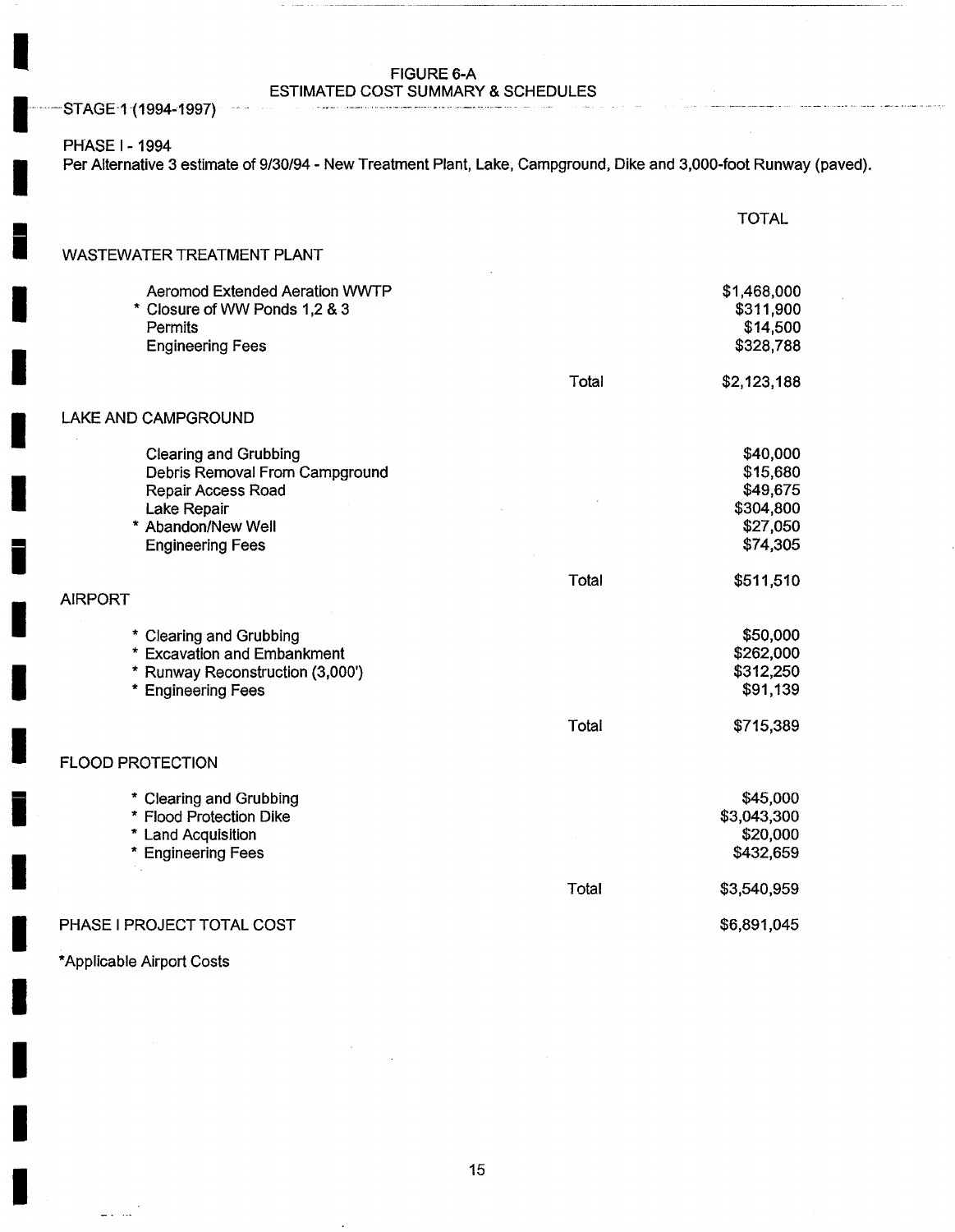| <b>FIGURE 6-A</b>                  |  |  |  |  |  |  |
|------------------------------------|--|--|--|--|--|--|
| ESTIMATED COST SUMMARY & SCHEDULES |  |  |  |  |  |  |

## STAGE 1 (Continued)

### PHASE II- 1995

#### 1995 AIRPORT PROJECTS - RUNWAY EXTENSION/AIRCRAFT APRON

|                        | 600 Ft Runway Extension<br>Angular Turnarounds (2)<br>East Tiedown Apron - 121' x 365'<br>Connections to Runway (2)<br><b>Relocate Hangars</b><br>Relocate Mobile Home<br><b>Reconstruct Utilities</b><br>Pave New Access Road<br>Install Fencing Adjacent to access Road (2,800') | Subtotal | \$140,000<br>\$20,000<br>\$55,000<br>\$20,000<br>\$10,000<br>\$2,000<br>\$70,000<br>\$70,000<br>\$30,000<br>\$417,000 |
|------------------------|------------------------------------------------------------------------------------------------------------------------------------------------------------------------------------------------------------------------------------------------------------------------------------|----------|-----------------------------------------------------------------------------------------------------------------------|
|                        | Engineering                                                                                                                                                                                                                                                                        |          | \$75,000                                                                                                              |
|                        |                                                                                                                                                                                                                                                                                    | Total    | \$492,000                                                                                                             |
| PHASE III - 1996       | 1996 AIRPORT PROJECT - MID-FIELD RAMP/EAST RAMP EXTENSION                                                                                                                                                                                                                          |          |                                                                                                                       |
|                        | Mid-field Tiedown Apron<br>Extend East Apron - 6 Tiedowns<br>Auto parking for east ramp<br>Taxiway 25' x 3,600'                                                                                                                                                                    |          | \$100,000<br>\$50,000<br>\$10,000<br>\$120,000                                                                        |
|                        |                                                                                                                                                                                                                                                                                    | Subtotal | \$280,000                                                                                                             |
|                        | Engineering                                                                                                                                                                                                                                                                        |          | \$42,000                                                                                                              |
|                        |                                                                                                                                                                                                                                                                                    | Total    | \$322,000                                                                                                             |
| <b>PHASE IV - 1997</b> | 1997 AIRPORT PROJECT - MIRL BEACON FIRE PROTECTION                                                                                                                                                                                                                                 |          |                                                                                                                       |
|                        | Medium Intensity Runway Lighting<br>Beacon, Segmented Circle, Lighted Wind Cone<br><b>East Apron Security Lighting</b><br>Fire Protection System                                                                                                                                   |          | \$120,000<br>\$30,000<br>\$25,000<br>\$70,000                                                                         |
|                        |                                                                                                                                                                                                                                                                                    | Subtotal | \$245,000                                                                                                             |
|                        | Engineering                                                                                                                                                                                                                                                                        |          | \$45,000                                                                                                              |
|                        |                                                                                                                                                                                                                                                                                    | Total    | \$290,000                                                                                                             |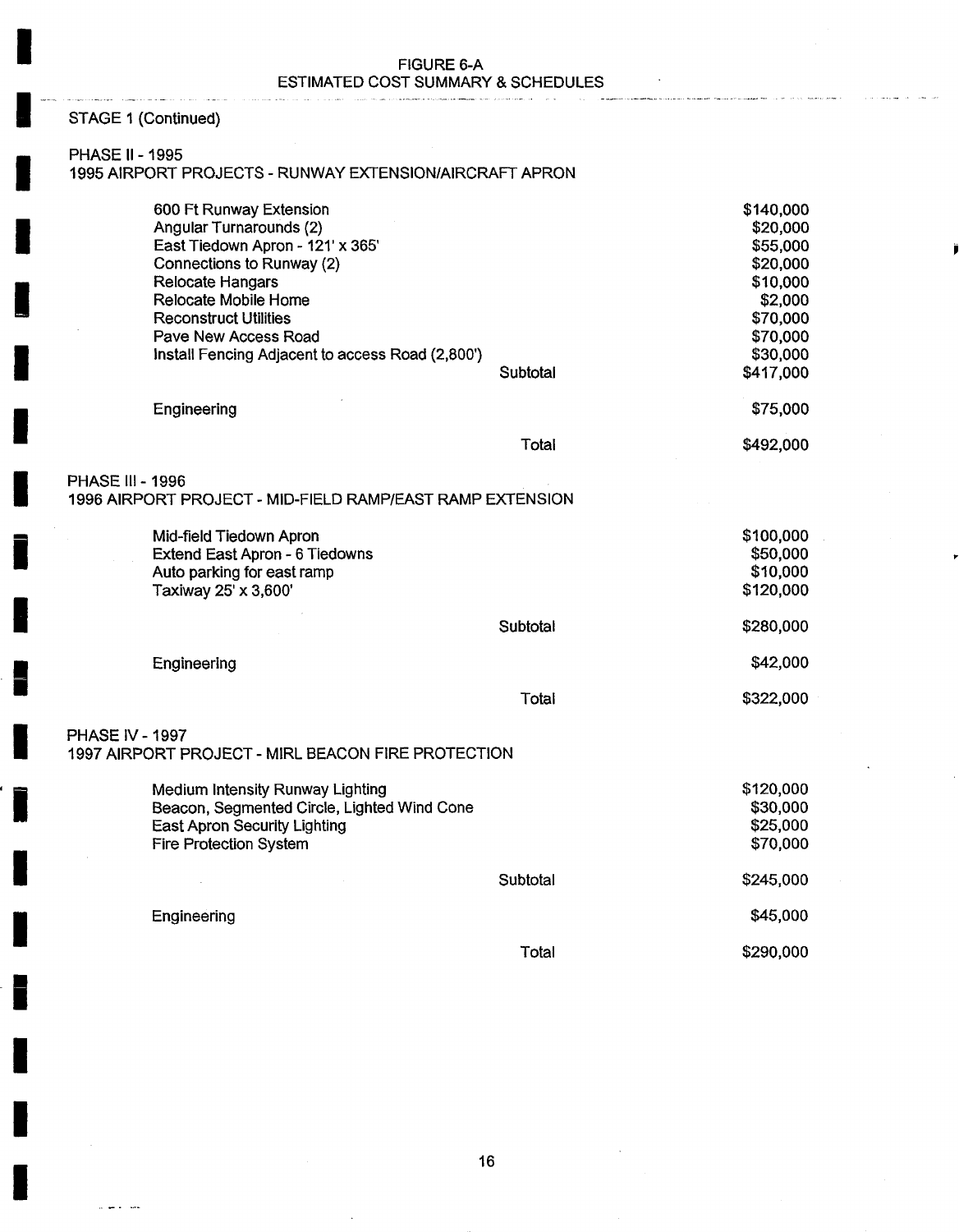### FIGURE 6-A ESTIMATED COST SUMMARY & SCHEDULES

### STAGE II- 1988-2014

بندار المتحدث

**I** 

**I** 

**I** 

**I** 

Surface Apron (Pavement Preservation) - 2000 Surface Runway (Pavement Preservation) -2003 Surface Apron (Pavement Preservation) -2007 Surface Runway (Pavement Preservation) - 2010 Surface Apron (Pavement Preservation) - 2014 Surface Taxiway (Pavement Preservation) - 2013

**Subtotal** 

**Engineering** 

Total

\$20,700 \$135,700

\$115,000

\$15,000 \$25,000 \$15,000 \$25,000 \$15,000 \$20,000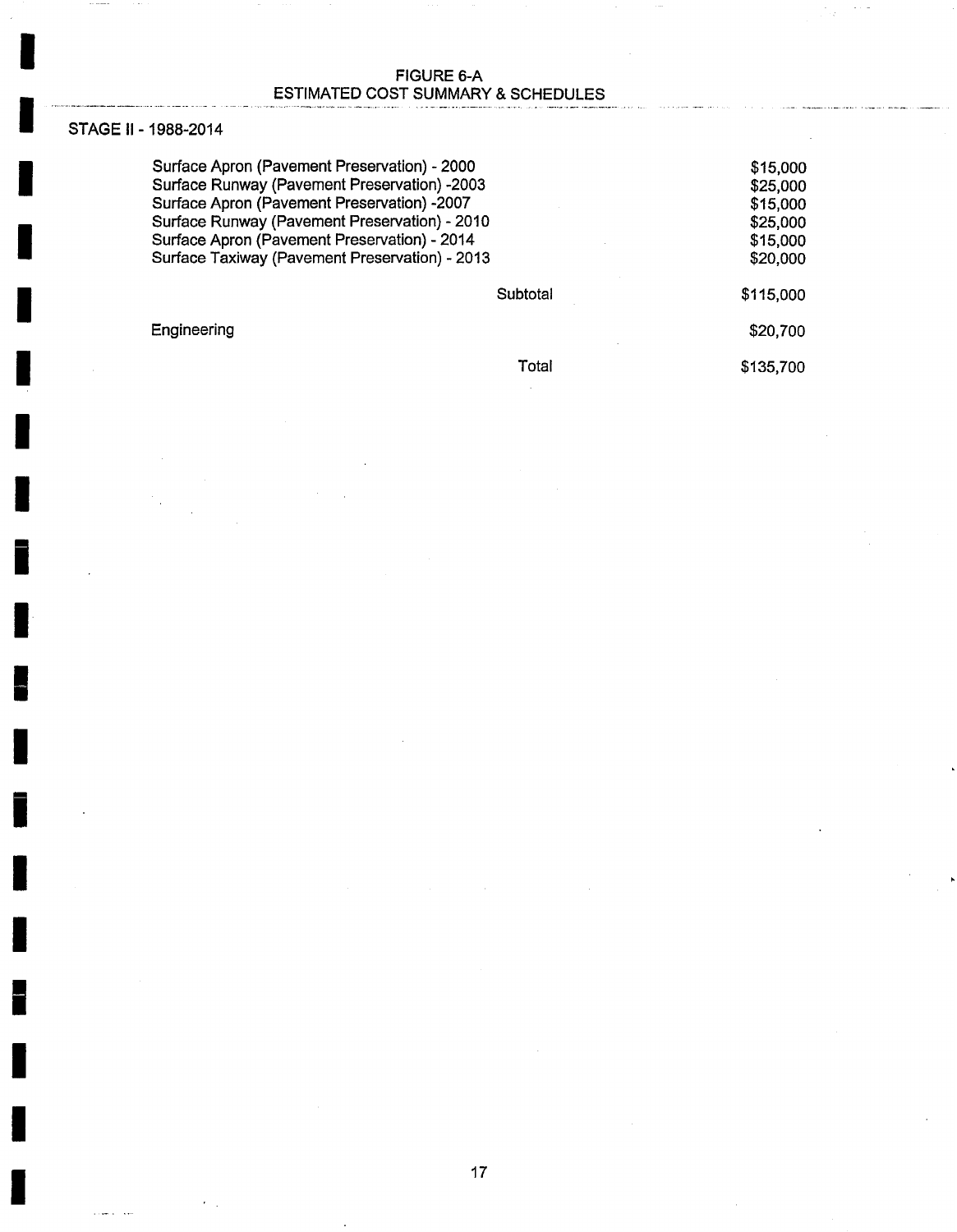# FIGURE 6-B<br>CAPITAL IMPROVEMENTS PLAN

 $\label{eq:1} \begin{array}{lllllllllllllllllll} \hline \textbf{1}_{\{1,2,3,5\}} & \textbf{1}_{\{1,3,5\}} & \textbf{1}_{\{1,2,5\}} & \textbf{1}_{\{1,3,5\}} & \textbf{1}_{\{1,3,5\}} & \textbf{1}_{\{1,3,5\}} & \textbf{1}_{\{1,3,5\}} & \textbf{1}_{\{1,3,5\}} & \textbf{1}_{\{1,3,5\}} & \textbf{1}_{\{1,3,5\}} & \textbf{1}_{\{1,3,5\}} & \textbf{1}_{\{1,3,5\}} &$ 

and a

CAPITAL IMPROVEMENTS PLAN **I** .......... STAGE 1(1994-1997) *................................................................................................................* 

### PHASE 1

 $\sim 10$ 

## i 1994 AIRPORT PROJECT - FLOOD RECONSTRUCTION

|                                       |       | <b>TOTAL</b>                  | <b>FEMA</b><br>(75%)                | <b>ADEM</b><br>(15%) | <b>ADOT</b><br>$(0\% / 5\%)$ | <b>KEARNY</b><br>$(10\% / 5\%)$ |
|---------------------------------------|-------|-------------------------------|-------------------------------------|----------------------|------------------------------|---------------------------------|
| WASTEWATER TREATMENT PLANT            |       |                               |                                     |                      |                              |                                 |
| <b>Aeromod Extended Aeration WWTP</b> |       |                               | \$1,468,000 \$1,101,000             | \$220,200            | \$0                          | \$146,800                       |
| Closure of WW Ponds 1,2 & 3           |       | \$311,900                     | \$233,930                           | \$46,790             | \$15,600                     | \$15,600                        |
| Permits                               |       | \$14,500                      | \$10,880                            | \$2,180              | \$0                          | \$1,450                         |
| <b>Engineering Fees</b>               |       | \$328,788                     | \$246,590                           | \$49,320             | \$0                          | \$32,880                        |
|                                       |       | Total \$2,123,188 \$1,592,400 |                                     | \$318,490            | \$15,600                     | \$196,730                       |
| LAKE AND CAMPGROUND                   |       |                               |                                     |                      |                              |                                 |
| <b>Clearing and Grubbing</b>          |       | \$40,000                      | \$30,000                            | \$6,000              | \$0                          | \$4,000                         |
| Debris Removal From Campground        |       | \$15,680                      | \$11,760                            | \$2,350              | \$0                          | \$1,570                         |
| Repair Access Road                    |       | \$49,675                      | \$37,250                            | \$7,450              | \$0                          | \$4,970                         |
| Lake Repair                           |       | \$304,800                     | \$228,600                           | \$45,710             | \$0                          | \$30,480                        |
| Abandon/New Well                      |       | \$27,050                      | \$20,290                            | \$4,060              | \$1,350                      | \$1,350                         |
| <b>Engineering Fees</b>               |       | \$74,305                      | \$55,730                            | \$11,140             | \$0                          | \$7,430                         |
| <b>AIRPORT</b>                        | Total | \$511,510                     | \$383,630                           | \$76,710             | \$1,350                      | \$49,800                        |
| <b>Clearing and Grubbing</b>          |       | \$50,000                      | \$37,500                            | \$7,500              | \$2,500                      | \$2,500                         |
| <b>Excavation and Embankment</b>      |       | \$262,000                     | \$196,500                           | \$39,300             | \$13,100                     | \$13,100                        |
| Runway Reconstruction (3,000')        |       | \$312,250                     | \$234,190                           | \$46,840             | \$15,610                     | \$15,610                        |
| <b>Engineering Fees</b>               |       | \$91,139                      | \$68,350                            | \$13,670             | \$4,560                      | \$4,560                         |
|                                       | Total | \$715,389                     | \$536,540                           | \$107,310            | \$35,770                     | \$35,770                        |
| <b>FLOOD PROTECTION</b>               |       |                               |                                     |                      |                              |                                 |
| <b>Clearing and Grubbing</b>          |       | \$45,000                      | \$33,750                            | \$6,750              | \$2,250                      | \$2,250                         |
| <b>Flood Protection Dike</b>          |       |                               | \$3,043,300 \$2,282,480             | \$456,500            | \$152,170                    | \$152,170                       |
| <b>Land Acquisition</b>               |       | \$20,000                      | \$15,000                            | \$3,000              | \$1,000                      | \$1,000                         |
| <b>Engineering Fees</b>               |       | \$432,659                     | \$324,490                           | \$64,900             | \$21,630                     | \$21,630                        |
|                                       |       | Total \$3,540,959 \$2,655,720 |                                     | \$531,150            | \$177,050                    | \$177,050                       |
| <b>TOTAL</b>                          |       |                               | \$6,891,045 \$5,168,290 \$1,033,660 |                      | \$229,770                    | \$459,350                       |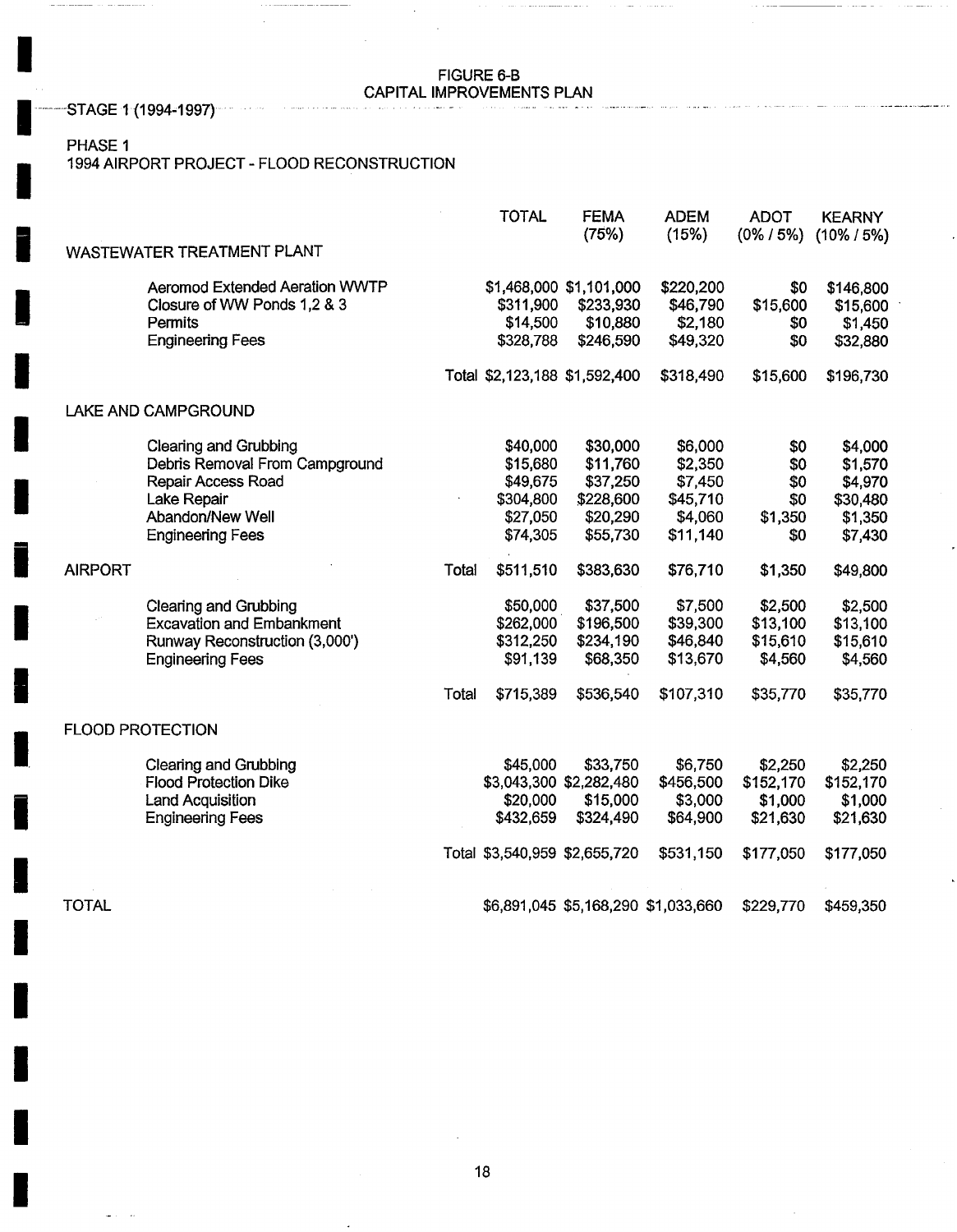### **In the contract of the contract of the Contract of the FIGURE 6-B** CAPITAL IMPROVEMENTS PLAN I .........................................................................................................................................................................................

in.

## STAGE 1 (Continued)

لمدار

|                                                                                      | <b>TOTAL</b>                      | <b>FEMA</b><br>$(0\%)$ | <b>ADEM</b><br>(0%) | <b>ADOT</b><br>(95%)             | <b>KEARNY</b><br>(5%)       |
|--------------------------------------------------------------------------------------|-----------------------------------|------------------------|---------------------|----------------------------------|-----------------------------|
| <b>PHASE II</b>                                                                      |                                   |                        |                     |                                  |                             |
| 1995 AIRPORT PROJECTS - RUNWAY EXTENSION/AIRCRAFT APRON                              |                                   |                        |                     |                                  |                             |
| 600 Ft Runway Extension                                                              | \$140,000                         |                        |                     | \$133,000                        | \$7,000                     |
| Angular Turnarounds (2)                                                              | \$20,000                          |                        |                     | \$19,000                         | \$1,000                     |
| East Tiedown Apron - 121' x 365'                                                     | \$55,000                          |                        |                     | \$52,250                         | \$2,750                     |
| Connections to Runway (2)                                                            | \$20,000                          |                        |                     | \$19,000                         | \$1,000                     |
| Relocate Hangars                                                                     | \$10,000                          |                        |                     | \$9,500                          | \$500                       |
| Relocate Mobile Home                                                                 | \$2,000                           |                        |                     | \$1,900                          | \$100                       |
| <b>Reconstruct Utilities</b>                                                         | \$70,000                          |                        |                     | \$66,500                         | \$3,500                     |
| Pave New Access Road                                                                 | \$70,000                          |                        |                     | \$66,500                         | \$3,500                     |
| Install Fencing Adjacent to access Road (2,800')                                     | \$30,000                          |                        |                     | \$28,500                         | \$1,500                     |
| Subtotal                                                                             | \$417,000                         |                        |                     | \$396,150                        | \$20,850                    |
| Engineering                                                                          | \$75,000                          |                        |                     | \$71,250                         | \$3,750                     |
|                                                                                      | \$492,000<br>Total                |                        |                     | \$467,400                        | \$24,600                    |
| Extend East Apron - 3 Tiedowns<br>Auto parking for east ramp<br>Taxiway 25' x 3,600' | \$50,000<br>\$10,000<br>\$120,000 |                        |                     | \$47,500<br>\$9,500<br>\$114,000 | \$2,500<br>\$500<br>\$6,000 |
| Subtotal                                                                             | \$280,000                         |                        |                     | \$266,000                        | \$14,000                    |
| Engineering                                                                          | \$42,000                          |                        |                     | \$39,900                         | \$2,100                     |
|                                                                                      | \$322,000<br>Total                |                        |                     | \$305,900                        | \$16,100                    |
| <b>PHASE IV</b><br>1997 AIRPORT PROJECT - MIRL BEACON FIRE PROTECTION                |                                   |                        |                     |                                  |                             |
| Medium Intensity Runway Lighting                                                     | \$120,000                         |                        |                     | \$114,000                        | \$6,000                     |
| Beacon, Segmented Circle, Lighted Wind Cone                                          | \$30,000                          |                        |                     | \$28,500                         | \$1,500                     |
| <b>East Apron Security Lighting</b><br><b>Fire Protection System</b>                 | \$25,000<br>\$70,000              |                        |                     | \$23,750<br>\$66,500             | \$1,250<br>\$3,500          |
| Subtotal                                                                             | \$245,000                         |                        |                     | \$232,750                        | \$12,250                    |
| Engineering                                                                          | \$45,000                          |                        |                     | \$42,750                         | \$2,250                     |
|                                                                                      | \$290,000<br>Total                |                        |                     | \$275,500                        | \$14,500                    |

 $\cdot$